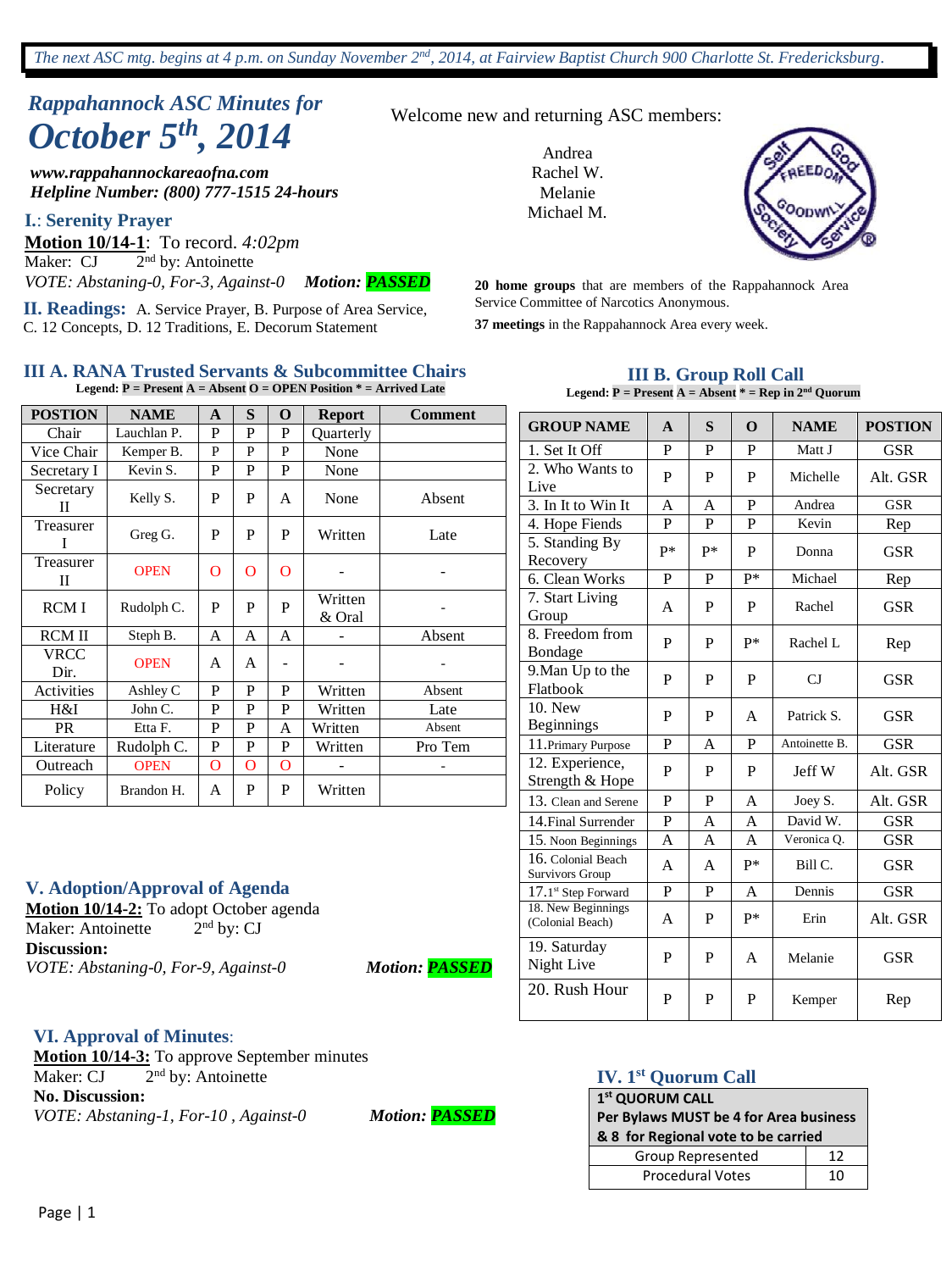## **VII.-XI. Administrative Reports**

**VII. Secretary Report I**: No Report given by Kevin S, Secretary I

**Discussion: Minutes will be out by Wednesday before Region**

**Secretary Report II**: No report given by Kelly S, Secretary II.

**No Discussion**

**VIII. Chair Report**: Given Quarterly by Chairperson, Lauchlan P.

**No Discussion**

### **IX. Vice Chair Report**: No report given by Vice Chairperson, Kemper B.

Good afternoon,

I would like to thank you all for allowing me to serve. The only thing I have to report is that I am going to need 1 volunteer to work with me on the Area Treasury audit for the First Three Quarters 2014. If anyone has the willingness to be the volunteer, please let me know. Thank you all for allowing me to serve. In Loving Service, Kemper B. RANA Vice Chairperson

**No Discussion**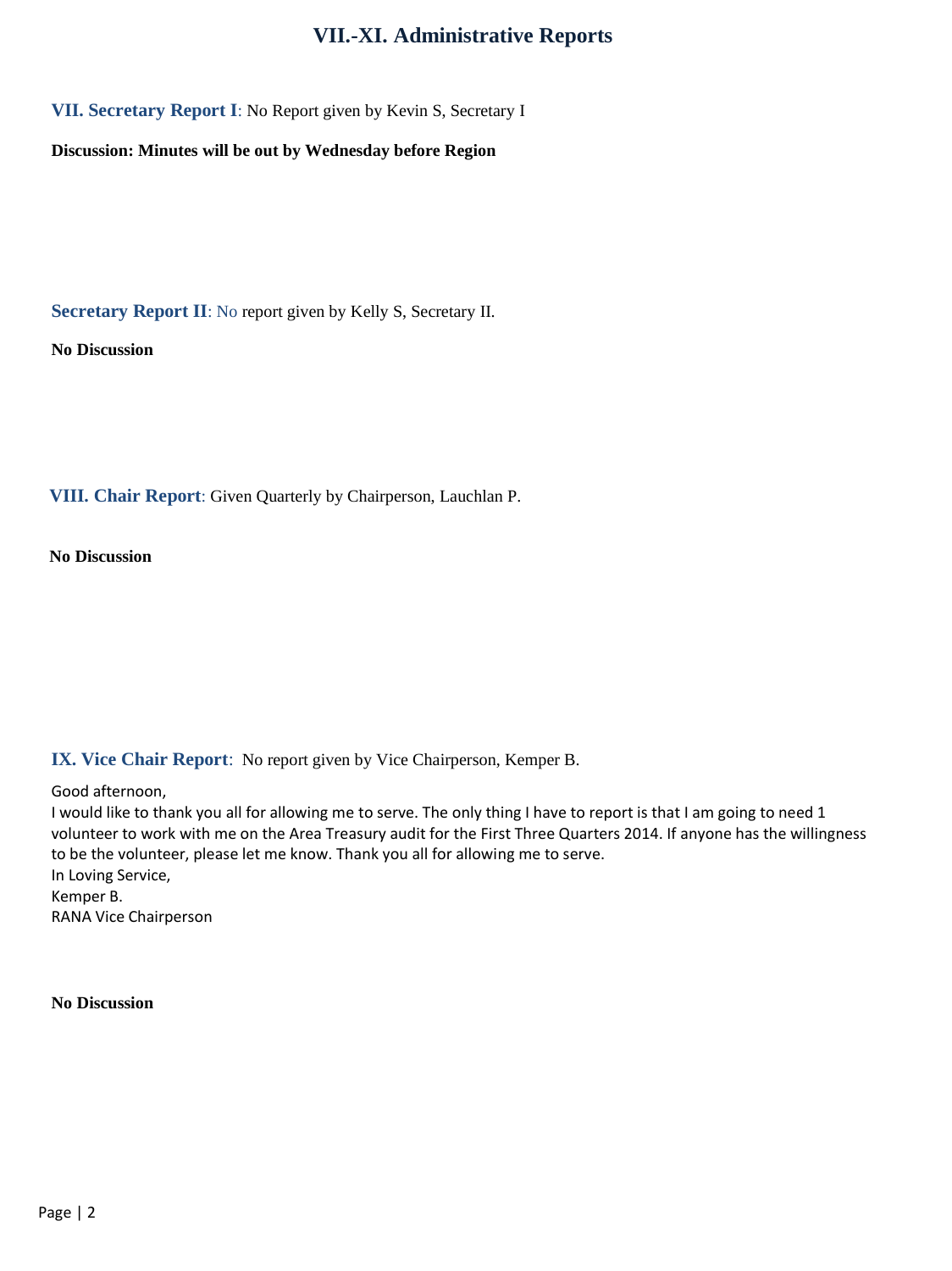### **X. Treasurer I Report***:* Given by Treasurer I, Greg G.

Dear RANA ASC Members,

Our beginning balance as of the start of last month's ASC was \$2,008.78. Our debits for last month totaled \$548.50. The following checks were written at Septembers ASC:

|           |        |          |                |               | Receipt |
|-----------|--------|----------|----------------|---------------|---------|
| Check $#$ | Amount | To:      | For            | <b>Budget</b> | Rcvd    |
| 1050      | 12.17  | Kevin S. | Sec. Copies    | Secretary     | Yes     |
| 1051      | 245.00 | Etta F.  | PR Pizza Party | <b>PR</b>     | No      |
| 1052      | 291.33 | Rudy C.  | Literature     | N/A           | No      |
|           |        |          |                |               |         |

Our deposit from September's ASC was \$456.80. The donations were as follows:

| Income & Donations          |        |
|-----------------------------|--------|
| Start Living                | 30.00  |
| New Beginnings              | 10.00  |
| <b>Standing by Recovery</b> | 20.00  |
| Hope Fiends                 | 10.00  |
| Experience, Strength & Hope | 20.00  |
| Who Wants to Live           | 63.20  |
| Literature                  | 243.30 |
| In It to Win It             | 60.00  |
| Total                       |        |
|                             |        |
|                             |        |
|                             |        |
|                             |        |
|                             |        |
|                             |        |
|                             |        |

Our balance as of the start of today's ASC is \$1,916.78. The check book is balanced through August.

Antoinette B. is paid through May 2014. She owes today for June, July, August and September (\$160).

Last month I reported there were 5 checks that hadn't cleared the bank. Two of them were to Free State for over \$300. One was to Fairview Baptist for \$60, one to Kevin S. for \$5 and one to Etta for \$25. I went to the bank and found out that all checks have been cashed except Check 1026 to Etta F. written on 2/2 for \$25.00 and check number 1042 written on 4/6 to Fairview Baptist for \$60. I need to know what to do with these checks. I am concerned that Fairview hasn't received our donation and thinks we don't care about making a donation. I need whoever communicates with the church to find out if this check was ever received by them and if they still have it. I have asked the Chair to put this topic in New Business for discussion.

As a reminder the four budget meetings taking place this month are as follows: October 7, 15, 23 & 26. All meetings are at 7 pm. All subcommittee chairs and Executive committee members are required to attend. You are not required to attend just one that may pertain to your budget. You are required to attend them all. We need the collective experience of everyone to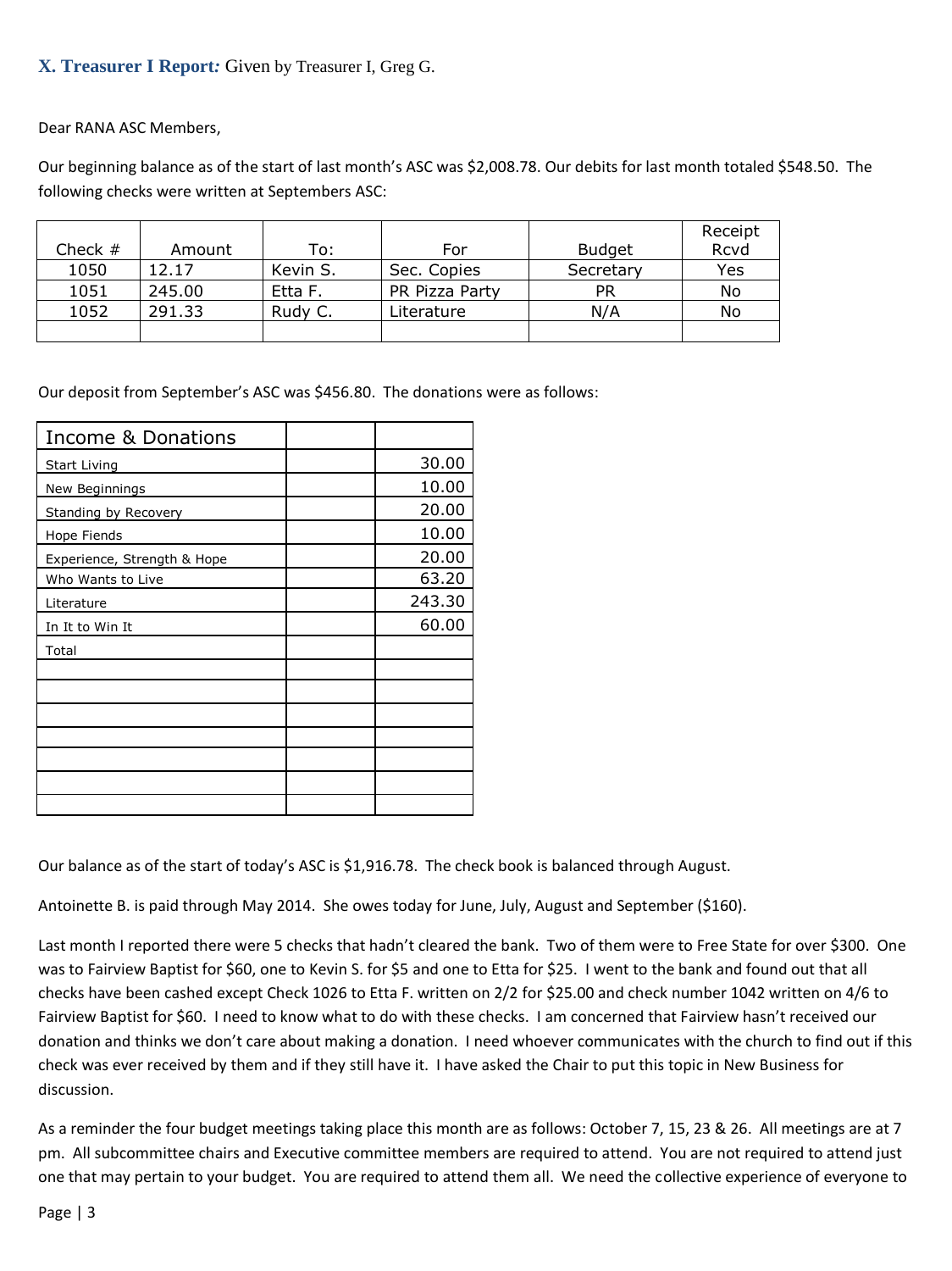**X. Treasurer I Report (continued):** set these budgets properly and be responsible with the home group's money. All GSR's are strongly encouraged to attend. I understand we all have lives and things to do, so do I but I will be at every meeting. Please do not ask me when we will get to your budget because I don't know. We will start at the first line of the budget on the first day and move through each line in order. After 2 hours we will stop where ever we are. Also understand that if you come to the first or second meeting and we discuss your budget that does not mean we wont go back and look at it again if someone has a concern. If you are not there as a subcommittee chair then your budget may be adjusted without your input. That is why it is important to try and attend all of them.

I had time to set up the literature account at world but didn't. I needed the minutes to send to world to show we all agreed on setting up the account and I received them on 9/26, more then enough time to get it done before today. I dropped the ball on this but will get it set up this week before Rudy orders literature.

Thank you. ILS, Greg

#### **No Discussion**

**XI. Regional Committee Member I & II Report**: Report given by RCM I, Rudolph C.

## ASC,

I would like to say good afternoon RANA. I don't have much to report as of this month. I would like to report that we will be having our Regional 2-day event this month (enclosed is the flyer of the event). On October 18, 2014 at 1<sup>st</sup> Presbyterian Church, 1107 West Broadway Avenue, Hopewell, Va. 23860 at 11:00 am; we will have such discussions on: Tradition 11 in the Era of Internet and Social Media, Inmate Step Writing- Training and Mentorship, WSC-2014 review, and lastly Being a more effective RCM. The very next day we will host our RSC at 11:00. The travel roundtrip is 135.6 miles from my address; therefore, I am requesting a check in the amount of \$50.00 for gas.

Just a friendly reminder to this body my position is up in March I believe and I will be stepping down. We have 2 RSC before then and 4 more ASC before my time is up. I haven't spoken to Stephanie; yet, I know we all know her position. With all her medical complication it would do more harm to her if keep her expect her to fulfill her duties. Therefore that position should be announced open.

In Loving Service,

Rudolph C.

#### **Discussion:**

• Position up in March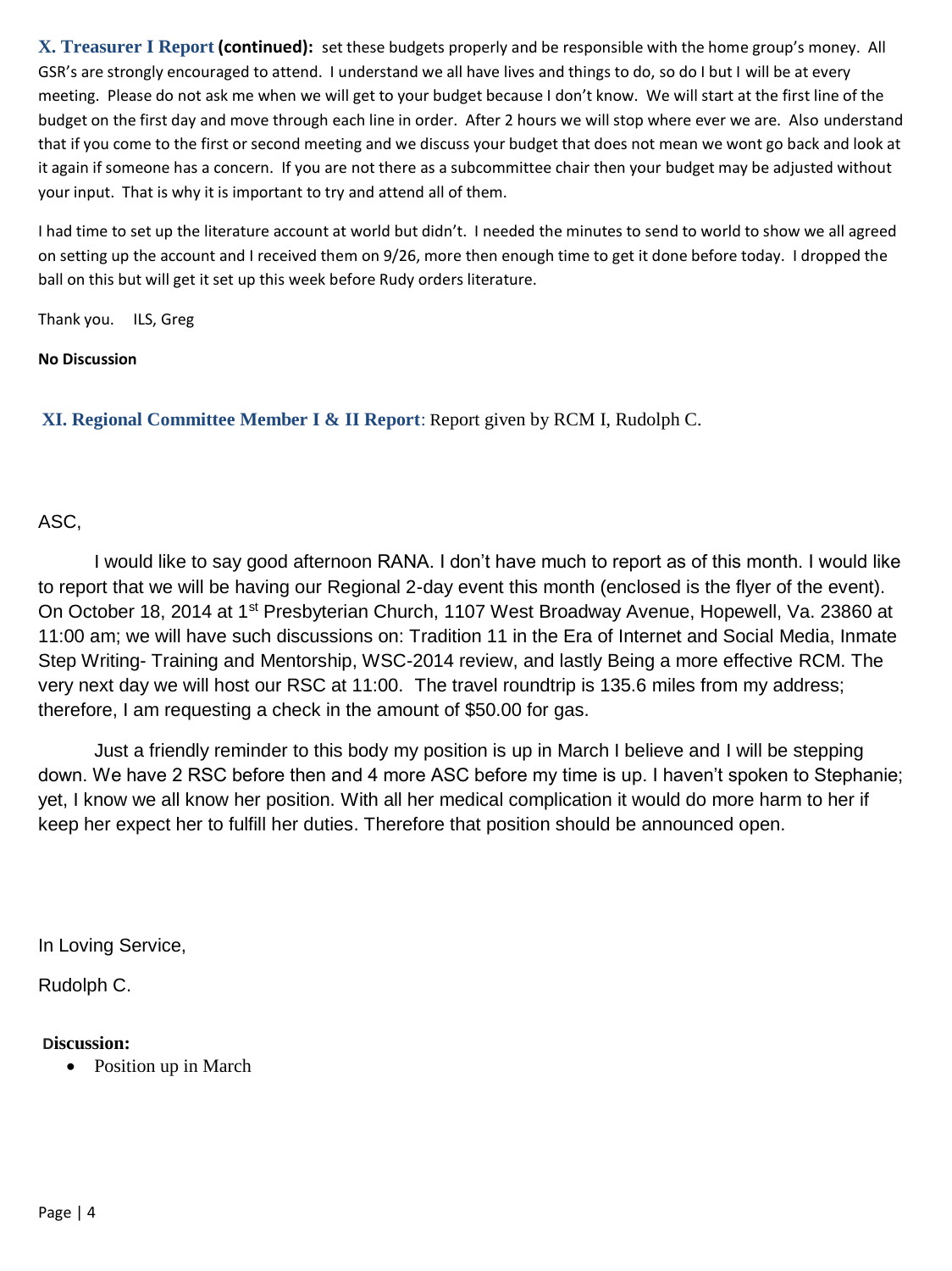## **XII. Subcommittee Reports**

## **A. Activities Report**: Report given by Ashley C, Activities Chair

Hello Family,

Activites meet on Thursday the  $2^{nd}$  @ 6pm. We had 11 members attendance and great support for the fall festival. We will putting a motion for \$200 for food supplies and flyers. We voted in Crocita as secretary but we still need a Vice Chair. Thank you RANA for your support. We have \$909.00 in budget.

Loving Service, Ashley

## **Discussion**:

• Discussion about Fall Festival

## **B. Hospitals & Institutions (H&I) Report**: Given by Vice Chair, John C

I'm John I'm an addict and RANA H&I Chair...I'd like to report that we've fulfilled all of our commitments at CCRCC and Sunshine Lady House and Boxwood, we have two people to fulfill our first goal for the Men's Diversion Center, and we need two more people before we can make the commitment. Today we are requesting IPs and key tags for Boxwood, and we will be requesting them monthly. Our budget meetings are scheduled to be held this month and we will be asking for an increase in our budget due to the increase in activity in H&I. Our budget is 450 and our balance is 340 before today's literature order. Thank you for letting me serve.

#### **No Discussion**

**c**: Oral Report Given by Rudolph C, Pro Temp

ASC,

I would like to good afternoon. I have sent out to each person on our list (in which I obtained from the mass email of our minutes) the up-to-date inventory of our literature therefore everyone can see what we have and what can and cannot be ordered during our monthly ASC. I am sending out an S.O.S to our area, "I need help!" I have quite a few positions in service and my personality is to give 100% to each; yet, it's hard to do at this stage in my life. If you can help with literature, along with me that would be great, if no one wants to then Houston we are going to have problems because I cannot make every AREA SERVICE Meeting on some weekends. For instance, I will be here in November nor December. I have prior engagements. With that said, Greg, I cannot make that meeting for Budgeting for the literature therefore whatever you guys decide is what you decide. I have taken on way too much during this season of my life. Please don't get me wrong I love serving but I also know my limitations. I am asking for help. Anyway, enclosed is a copy of my literature inventory.

I have copies of the confirmation, order invoice, and the invoice of our prior order. I know that in our last meeting the executive body was supposed to obtain a bank card so that we can order from NAWS directly instead of the way we have been doing. Has that been done? (Greg you may already mentioned that in you report, if so, disregard)

Lastly, I needed to purchase a dolly truck from Wal-Mart to transport literature boxes in and out of ASC. Here is the receipt. Greg wrote me a check in the amount of 291.00 for literature. In my discovery they only charged us \$278.88. I took that remaining balance and purchased the dolly. I don't want to be reimbursed the remainder is my 7<sup>th</sup> tradition donation.

In Loving Service, Rudolph C.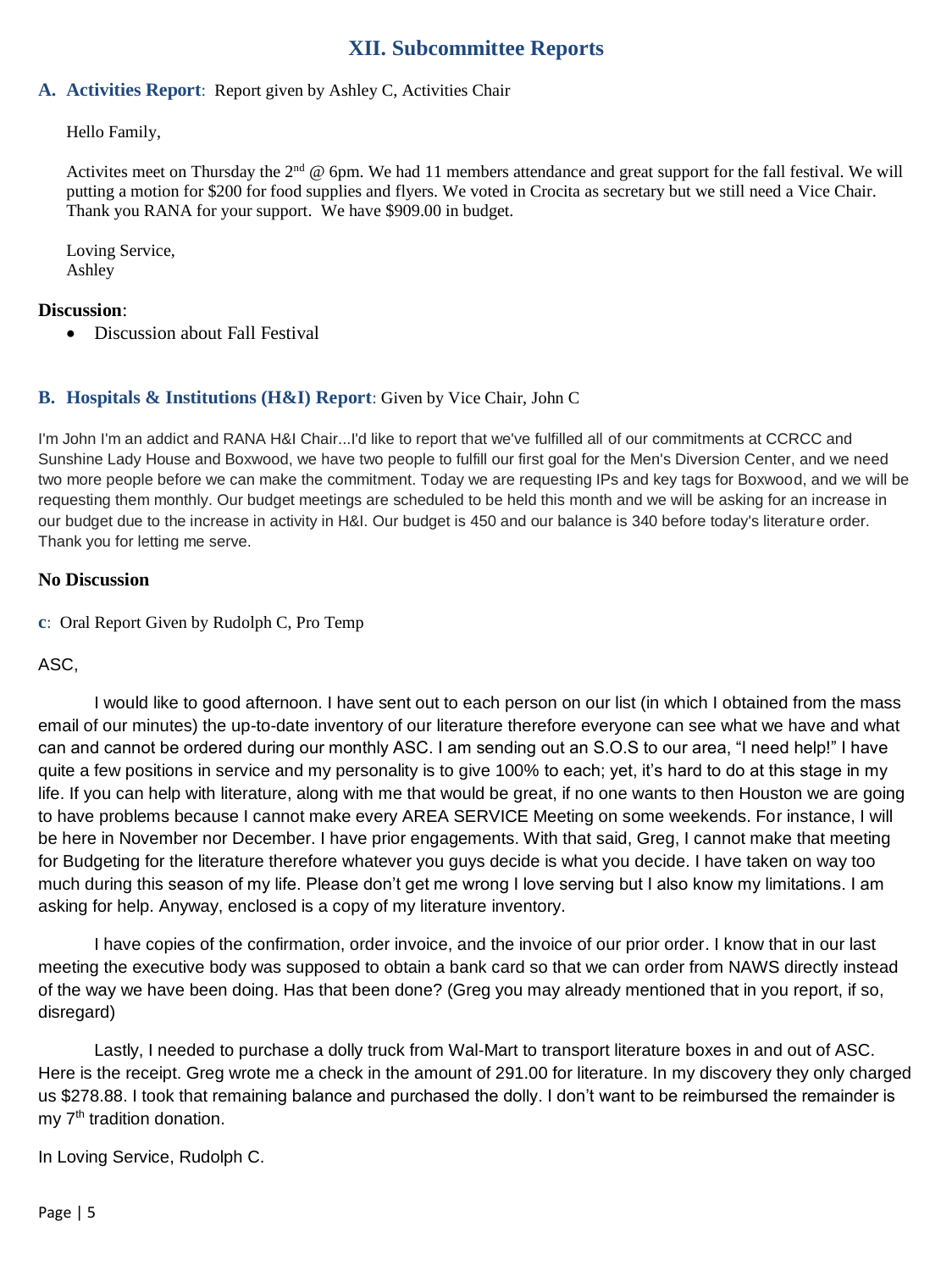### **C. Literature Chair Report (continued):**

#### **Discussion:**

- Discussion about when and how literature orders are placed
- Discussion about literature chair assistant
- $\bullet$

#### **D. Outreach Report:** *Position Open*

#### **No Discussion**

#### **E. Public Relations (PR) Report**: Report Given by PR Chair, Etta F. (read by Kevin S for Oct Area)

#### Hello Family,

The PR Subcommittee is on fire! We have put out flyers In the 5 counties are looking for opportunities for A PSA.

Yesterday we had our PR Pizza Party and learning day, which saw approximately 30 people through out the day. The subcommittee member did a skit on the 12 traditions, which was hilarious, and all enjoyed it. Special thanks to the actors, they made learning about what to do and what to not do in a home group easy to grasp. We then had an open forum discussing and taking questions form the floor about issues in members home groups that involved the traditions and how to better understand and apply them. We order ten large pizzas, had refreshment and wonderful baked goods! Then ending of the day was small group discussion and building strong home groups so that members learned a systematic way to identify problem areas, brainstorm solutions and come to a decision as to how to fix the problems. Each group selected a facilitator to share the group's process and solution. It was a lot of fun and we look forward to bringing more info to Rana and its professionals this year. We also encouraged every member to participate in the traditions project that is online at [www.na.org.](http://www.na.org/) Please participate by filling out those forms and email it back so that we can have input for the new traditions work book, We are the first of all 12 step programs to have one! I will submit receipts for all at the next ASC as it just happened yesterday and I am in the midst of moving and don't have time to reconcile the books.

In loving service

Etta F.

#### **Discussion:**

- Motion to get meeting lists
- Website paid for
- Comment that PR Learning Day was great

#### **F. VRCC Director Report**: No Report given; Open Position

#### **No Discussion**

#### **G. Policy Report**: No Report given by Brandon H, Policy Chair

## **Discussion:**

- Phone meeting #: 712-432-1212 and meeting ID: 307957306
- Every  $4<sup>th</sup>$  Monday @ 5pm
- Discussion about updating by-laws with new Literature Start Up Kit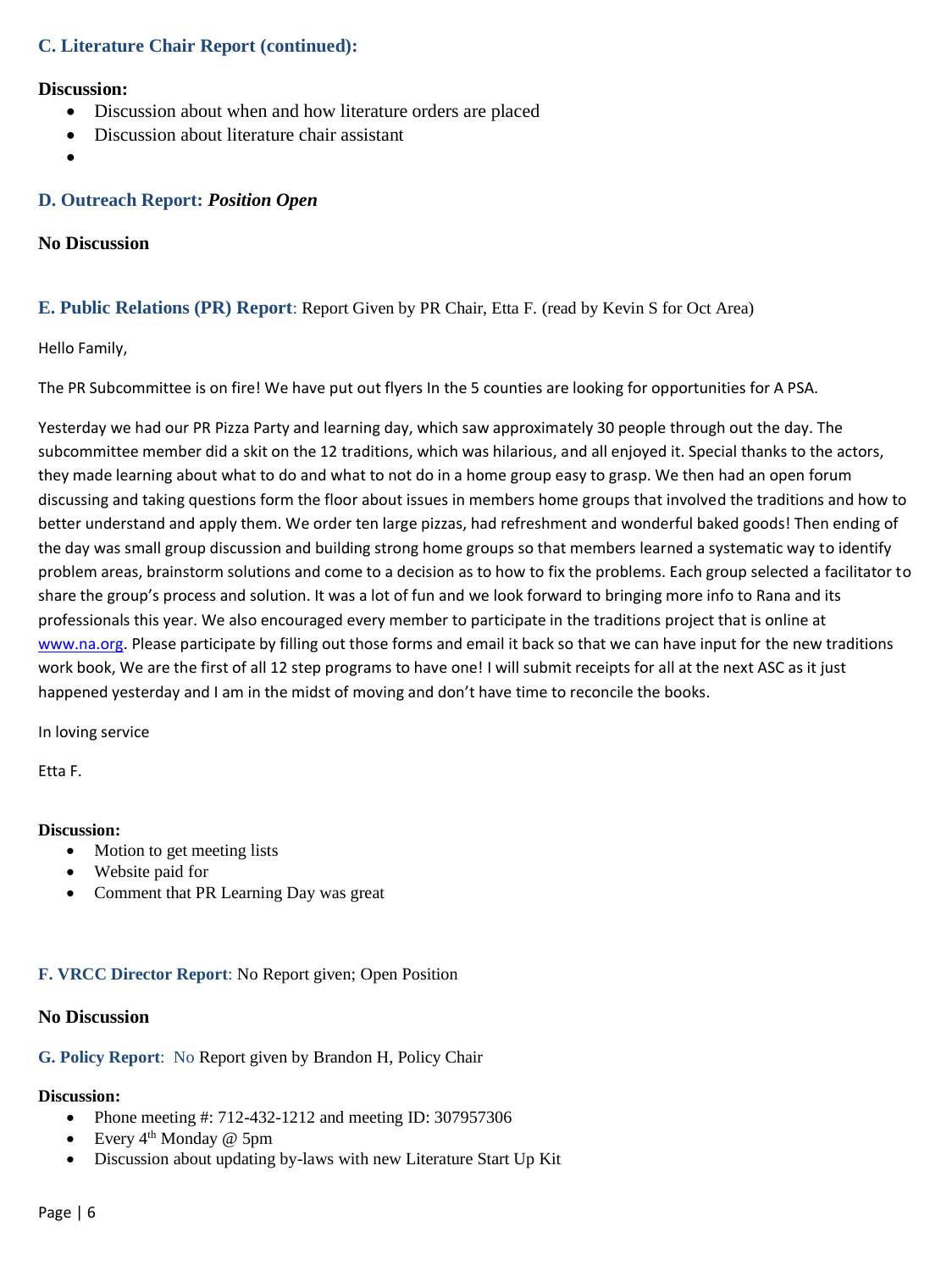# **XIII. Group Service Representative (GSR) Reports**

GSR reports called by Secretary to be read to body.

| <b>HOME GROUP</b>                                                                                                                                                                                                                                                                                                                                                                                                                                  | <b>GSR/ALT</b>                         | <b>DAYS AND TIMES</b>     | # GROUP        | # AVG. WKLY<br><b>ATTENDANCE/</b> | <b>GROUP</b><br><b>DONATION</b> | LIT.<br><b>ORDER</b> |  |
|----------------------------------------------------------------------------------------------------------------------------------------------------------------------------------------------------------------------------------------------------------------------------------------------------------------------------------------------------------------------------------------------------------------------------------------------------|----------------------------------------|---------------------------|----------------|-----------------------------------|---------------------------------|----------------------|--|
|                                                                                                                                                                                                                                                                                                                                                                                                                                                    |                                        | OF MEETINGS               | <b>MEMBERS</b> | <b>NEWCOMERS</b>                  |                                 |                      |  |
| 1. Set it Off                                                                                                                                                                                                                                                                                                                                                                                                                                      | Matt J - GSR                           | Sun. 7 - 8:30pm           | 5              | 15/5                              | \$0                             | \$21                 |  |
| Group is doing well. Our homegroup has grown strong over the past 2 months<br>Group Anniversaries: Matt $J - 11/2/14 - 3$ yrs; Ashley $C - 10/12/14 - 2$ yrs; Lea $S - 12/2014 - 1$ yr                                                                                                                                                                                                                                                             |                                        |                           |                |                                   |                                 |                      |  |
| 2. Who Wants to Live                                                                                                                                                                                                                                                                                                                                                                                                                               | Michelle G - GSR                       | Mon. $-$ Fri. 12 - 1:15pm | 13             | 120/5                             | \$73.52                         | \$58.90              |  |
| Our group is doing well, we do still need an Alt. GSR. Thank you for allowing me to serve<br>Group Anniversaries: Thurs Oct. $17th -$ Jodi L. $-5yrs$                                                                                                                                                                                                                                                                                              |                                        |                           |                |                                   |                                 |                      |  |
| 3. In It to Win it                                                                                                                                                                                                                                                                                                                                                                                                                                 | Andrea - GSR                           | Mon. 7:00 - 8:30pm        | $\tau$         | 25/5                              |                                 | \$125                |  |
| We were struggling for a while but now we are doing better and have a new GSR. In need of experienced HG members to fill positions                                                                                                                                                                                                                                                                                                                 |                                        |                           |                |                                   |                                 |                      |  |
| Group Anniversaries: None Reported                                                                                                                                                                                                                                                                                                                                                                                                                 |                                        |                           |                |                                   |                                 |                      |  |
| 4. Hope Fiends                                                                                                                                                                                                                                                                                                                                                                                                                                     | $\gamma$ Ryan – GSR<br>Sarah - Alt GSR | Tue. 7 - 8:30pm           | 9              | $35/2 - 3$                        |                                 |                      |  |
| No report given<br>Group Anniversaries:                                                                                                                                                                                                                                                                                                                                                                                                            |                                        |                           |                |                                   |                                 |                      |  |
| 5. Standing by Recovery                                                                                                                                                                                                                                                                                                                                                                                                                            | Donna D.                               | Tue. $7:30 - 8:30$ pm     | 10             | 15/2                              | \$10.00                         | \$53.00              |  |
| Group is doing well                                                                                                                                                                                                                                                                                                                                                                                                                                |                                        |                           |                |                                   |                                 |                      |  |
| Group Anniversaries: Darryl - 11/4/14 - 21 yrs                                                                                                                                                                                                                                                                                                                                                                                                     |                                        |                           |                |                                   |                                 |                      |  |
| 6. Clean Works                                                                                                                                                                                                                                                                                                                                                                                                                                     | Seth O. - GSR                          | Wed. 7 - 8:15pm           | 8              | 43/5                              | \$25                            | \$33                 |  |
| New Meeting time: 7-8:15pm<br>Group Anniversaries:                                                                                                                                                                                                                                                                                                                                                                                                 |                                        |                           |                |                                   |                                 |                      |  |
| 7. Start Living Group                                                                                                                                                                                                                                                                                                                                                                                                                              | <b>Rachel W - GSR</b>                  | Thu. 7 - 8:00pm           | 8              | 10/0                              | \$0                             | \$0                  |  |
| No report given to be included in minutes<br>Group Anniversaries: N/A                                                                                                                                                                                                                                                                                                                                                                              |                                        |                           |                |                                   |                                 |                      |  |
| 8. Freedom from Bondage                                                                                                                                                                                                                                                                                                                                                                                                                            | Rachel L - Rep                         | Thur. $9 - 10$ pm         | 6              | 24/3                              | $\mathbf{r}$                    | \$8.00               |  |
| 1. Please respect this groups autonomy, with respect to our groups conscious to have 18 month celebrations. As always, everyone is<br>welcome to their opinion, we are just asking for support as a group in this area that is striving to celebrate recovery at ALL stages.<br>2. We are working on our prudent reserve and will be where we want financially soon & be able to continue making donations to<br>our area.<br>Group Anniversaries: |                                        |                           |                |                                   |                                 |                      |  |
| 9. Man Up to the Flatbook                                                                                                                                                                                                                                                                                                                                                                                                                          | <b>CJ</b> - GSR                        | Thur. 7 - 8:30pm          | 5              | 28/3                              | \$30                            | \$106.25             |  |
| Need more support from experienced member. New Alt GSR – Kenny F, continuing the way we reach out to new comers with meeting list<br>numbers and a white book. Will be offering a chance for all people attending to leave feedback in a notebook to allow the meeting to<br>utilize that information for group conscience to make changes necessary<br>Group Anniversaries:                                                                       |                                        |                           |                |                                   |                                 |                      |  |
| 10. New Beginnings                                                                                                                                                                                                                                                                                                                                                                                                                                 | Patrick S - GSR                        | Fridays $7 - 8:30$ pm     |                |                                   |                                 |                      |  |
| No report given<br>Group Anniversaries: None reported                                                                                                                                                                                                                                                                                                                                                                                              |                                        |                           |                |                                   |                                 |                      |  |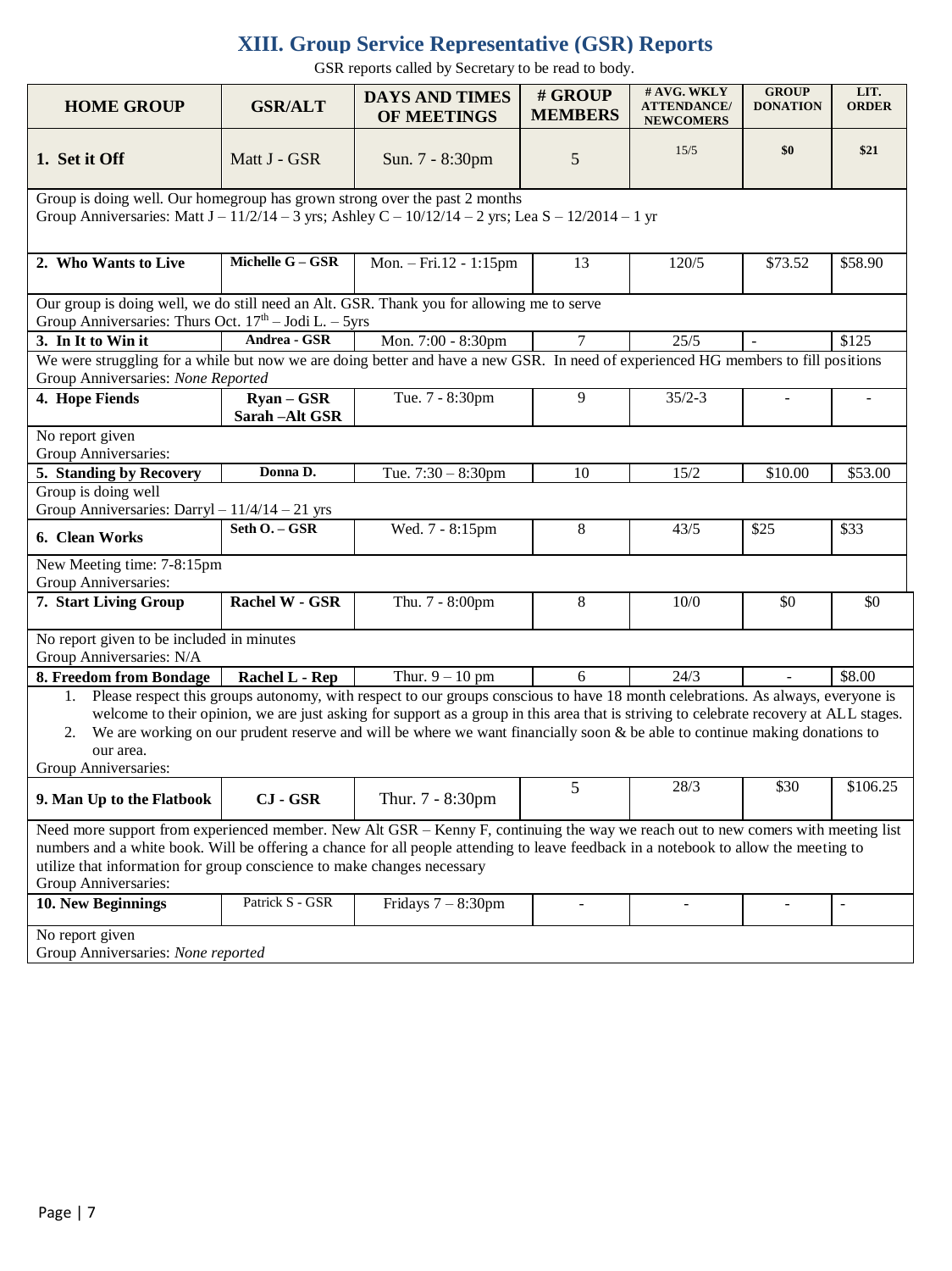# **XIII. Group Service Representative (GSR) Reports** *(continued):*

| <b>HOME GROUP</b>                                                                                                | <b>GSR/ALT</b>                              | <b>DAYS AND TIMES</b><br>OF MEETINGS | # GROUP<br><b>MEMBERS</b> | # AVG. WKLY<br><b>ATTENDANCE/</b><br><b>NEWCOMERS</b> | <b>GROUP</b><br><b>DONATION</b> | LIT.<br><b>ORDER</b>     |  |
|------------------------------------------------------------------------------------------------------------------|---------------------------------------------|--------------------------------------|---------------------------|-------------------------------------------------------|---------------------------------|--------------------------|--|
| 11. Primary Purpose                                                                                              | <b>Antoinette B</b>                         | Sat. & Sun. 12 - 1:30pm              | $\overline{3}$<br>16/7    | \$50.00                                               | \$6.00                          |                          |  |
| Need members, more support                                                                                       |                                             |                                      |                           |                                                       |                                 |                          |  |
| Group Anniversaries: Terry, Lewis - 10/18/14 - 18 yrs                                                            |                                             |                                      |                           |                                                       |                                 |                          |  |
| 12. Experience, Strength &                                                                                       | $Jeff W - GSR$                              | Sat. 6:30 - 8:00pm                   | 17                        | 35/2                                                  | \$11.00                         | \$3.00                   |  |
| Hope                                                                                                             | Ted A. - Alt                                |                                      |                           |                                                       |                                 |                          |  |
| None given                                                                                                       |                                             |                                      |                           |                                                       |                                 |                          |  |
| Group Anniversaries: Rudy C - 7yr 10/11/14; Tressie B - 11yrs 11/25/14; William S - 23yrs 11/8/14                |                                             |                                      |                           |                                                       |                                 |                          |  |
| 13. Clean and Serene                                                                                             | Joey S. - GSR                               | Fri. 10-11: 15pm                     |                           | $\overline{a}$                                        | $\sim$                          | $\overline{a}$           |  |
| No report given, absent                                                                                          |                                             |                                      |                           |                                                       |                                 |                          |  |
| Group Anniversaries:                                                                                             |                                             |                                      |                           |                                                       |                                 |                          |  |
| 14. Final Surrender                                                                                              | <b>Absent</b>                               | Mon - Wed; Fri-Sat                   | $\overline{\phantom{a}}$  | $\overline{a}$                                        | $\sim$                          | $\sim$                   |  |
| No report given.                                                                                                 |                                             |                                      |                           |                                                       |                                 |                          |  |
| Group Anniversaries: None                                                                                        |                                             |                                      |                           |                                                       |                                 |                          |  |
| 15. Noon Beginnings                                                                                              | Absent                                      | Mon-Fri 12pm                         | $\blacksquare$            | $\equiv$                                              | $\Box$                          | $\blacksquare$           |  |
| No report given                                                                                                  |                                             |                                      |                           |                                                       |                                 |                          |  |
| Group Anniversaries: - None reported                                                                             |                                             |                                      |                           |                                                       |                                 |                          |  |
| 16. Colonial Beach                                                                                               | <b>Bill <math>\overline{C}</math> - GSR</b> | Friday 7pm                           | 8                         | $7 - 15/3 - 4$                                        | $\overline{a}$                  | $\overline{\phantom{a}}$ |  |
| <b>Survivors Group</b>                                                                                           |                                             |                                      |                           |                                                       |                                 |                          |  |
| Doing well. Several newcomers every month. 1 meeting in September with 15 people.                                |                                             |                                      |                           |                                                       |                                 |                          |  |
| Group Anniversaries: $-$ Bill C $-$ 10/25/14 $-$ 29 yrs                                                          |                                             |                                      |                           |                                                       |                                 |                          |  |
| 17. 1st Step Forward                                                                                             | <b>Dennis D -GSR</b>                        | Saturday 11am                        | $\overline{\phantom{a}}$  | $\overline{\phantom{a}}$                              | ÷,                              | $\blacksquare$           |  |
| No report given, absent                                                                                          |                                             |                                      |                           |                                                       |                                 |                          |  |
| Group Anniversaries:                                                                                             |                                             |                                      |                           |                                                       |                                 |                          |  |
| 18. New Beginnings                                                                                               | Erin-Alt. GSR                               | Tues 6pm                             | 6                         | 10/1                                                  | \$0                             | \$0                      |  |
| <b>Colonial Beach</b>                                                                                            |                                             |                                      |                           |                                                       |                                 |                          |  |
| Group is doing very well                                                                                         |                                             |                                      |                           |                                                       |                                 |                          |  |
| Group Anniversaries: -Sonny - $11/11/14 - 2$ yrs; John - $11/15/14 - 17$ yrs **Both celebrating on $11/18/14$ ** |                                             |                                      |                           |                                                       |                                 |                          |  |
| 19. Saturday Night Live                                                                                          | Mel M. - GSR                                | Sat. 10pm till                       |                           |                                                       | $\equiv$                        | $\overline{\phantom{a}}$ |  |
| Group                                                                                                            |                                             |                                      |                           |                                                       |                                 |                          |  |
| No report given, absent                                                                                          |                                             |                                      |                           |                                                       |                                 |                          |  |
| Group Anniversaries:                                                                                             |                                             |                                      |                           |                                                       |                                 |                          |  |
| <b>Rush Hour Group of</b>                                                                                        | Kemper - Rep                                | Mon, Wed, Fri                        | 3                         | $6/0-1$                                               | \$0                             | $\$0$                    |  |
| <b>NA</b>                                                                                                        |                                             | $5pm - 6:15pm$                       |                           |                                                       |                                 |                          |  |
| Meeting on Wednesdays only, same time and place. Put in motion for start up package                              |                                             |                                      |                           |                                                       |                                 |                          |  |
| Group Anniversaries: None reported                                                                               |                                             |                                      |                           |                                                       |                                 |                          |  |
|                                                                                                                  |                                             |                                      |                           |                                                       |                                 |                          |  |
|                                                                                                                  |                                             |                                      |                           |                                                       |                                 |                          |  |
|                                                                                                                  |                                             |                                      |                           |                                                       |                                 |                          |  |
|                                                                                                                  |                                             |                                      |                           |                                                       |                                 |                          |  |

# **10 Minute Break (5:06-5:16)**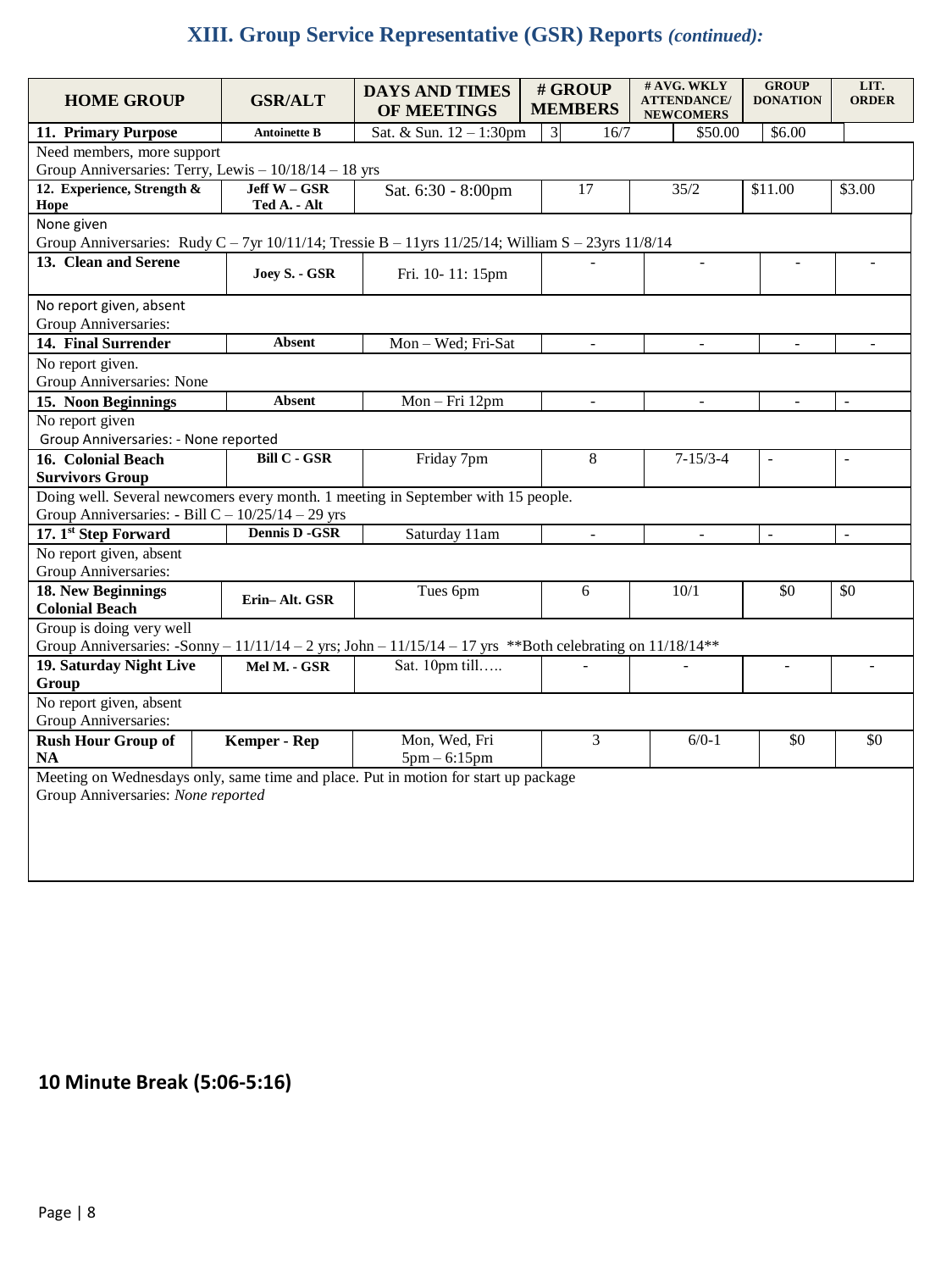|  | XIV. 2 <sup>nd</sup> Quorum                        |
|--|----------------------------------------------------|
|  | <b>Legend: <math>P =</math> Present A = Absent</b> |

| <b>HOME GROUP NAME</b>                 | P/A | <b>NAME</b>  | <b>POSTION</b> |
|----------------------------------------|-----|--------------|----------------|
| 1. Set It Off                          | P   | Matt J       | <b>GSR</b>     |
| 2. Who Wants to Live                   | P   | Michelle     | Alt. GSR       |
| 3. In It to Win It                     | P   | Andrea       | GSR            |
| 4. Hope Fiends                         | P   | Kevin S.     | <b>GSR</b>     |
| 5. Stand By Recovery                   | A   | Donna        | <b>GSR</b>     |
| 6. Clean Works                         | P   | Michael      | Rep            |
| 7. Start Living Group                  | P   | Rachel W     | <b>GSR</b>     |
| 8. Freedom from Bondage                | A   | Rachel L     | <b>GSR</b>     |
| 9. Man Up to the Flatbook              | P   | CJ           | <b>GSR</b>     |
| 10. A New Beginning Group              | A   | Absent       | NA             |
| 11. Primary Purpose                    | P   | Antoinette B | <b>GSR</b>     |
| 12. Experience, Strength &<br>Hope     | P   | Jeff W.      | GSR            |
| 13. Clean and Serene                   | A   | Joey S.      | Alt. GSR       |
| 14. Final Surrender                    | A   | David W.     | <b>GSR</b>     |
| 15. Noon Beginnings                    | A   | Veronica     | <b>GSR</b>     |
| 16. Colonial Beach Survivors<br>Group  | P   | Bill C.      | <b>GSR</b>     |
| 17. 1st Step Forward                   | A   | Dennis D.    | <b>GSR</b>     |
| 18. New Beginnings<br>(Colonial Beach) | A   | Erin         | Alt. GSR       |
| 19. Saturday Night Live<br>Group       | A   | Melanie      | GSR            |
| 20. Rush Hour Meeting                  | P   | Kemper B.    | GSR            |

| 2 <sup>st</sup> QUORUM CALL -Must 4 per Bylaws |  |  |  |  |
|------------------------------------------------|--|--|--|--|
| Group Represented                              |  |  |  |  |
| <b>Procedural Votes</b>                        |  |  |  |  |

## **XV. Old Business**

**Motion 9/14-08:** Maker: Brandon H. 2nd by: Phil S.

- 1. New groups must have representation at 3 consecutive ASC meetings in order to be recognized as a part of RANA and published on subsequent meeting lists.
- 2. New Groups must have an established meeting space and time as well as a name that differs from existing groups **Intent:** The policy sub-committee seeks to clarify Article 12, section 1 of the RANA by-laws with regards as to what constitutes the formation of a new group.

**Vote:** 4 – Abstaining, 7 – For, 1 – Against *Motion – PASSED*

## **XVI. Open Sharing**

- Budget meetings in October: 1. Tues  $10/7/14$  @ 7pm; 2. Wed  $10/15/14$  @ 7pm; 3. Thurs  $10/23/14$  @ 7pm; 4. Sun 10/26/14 @ 7pm \*All meetings are upstairs at Wegmans\*
	- Extensive discussion about literature position
		- Outstanding check for \$25.00
		- Antoinette restitution to area funds
		- What defines what a newcomer is?

## **XVII. Elections for Open Positions**

Simple majority vote on removal of RCM II Steph B.  $-$  **PASSES** Discussion took place before vote

**Nomination:** Rudolph C. nominates Antoinette B. to be RCM II and Antoinette accepts said nomination. Qualifications and duties for RCM II position read by chair from area by-laws, Antoinette lists clean time and service experience, members given opportunity to ask question, discussion took place. **Vote:** PASSES Antoinette B. Elected as RCM II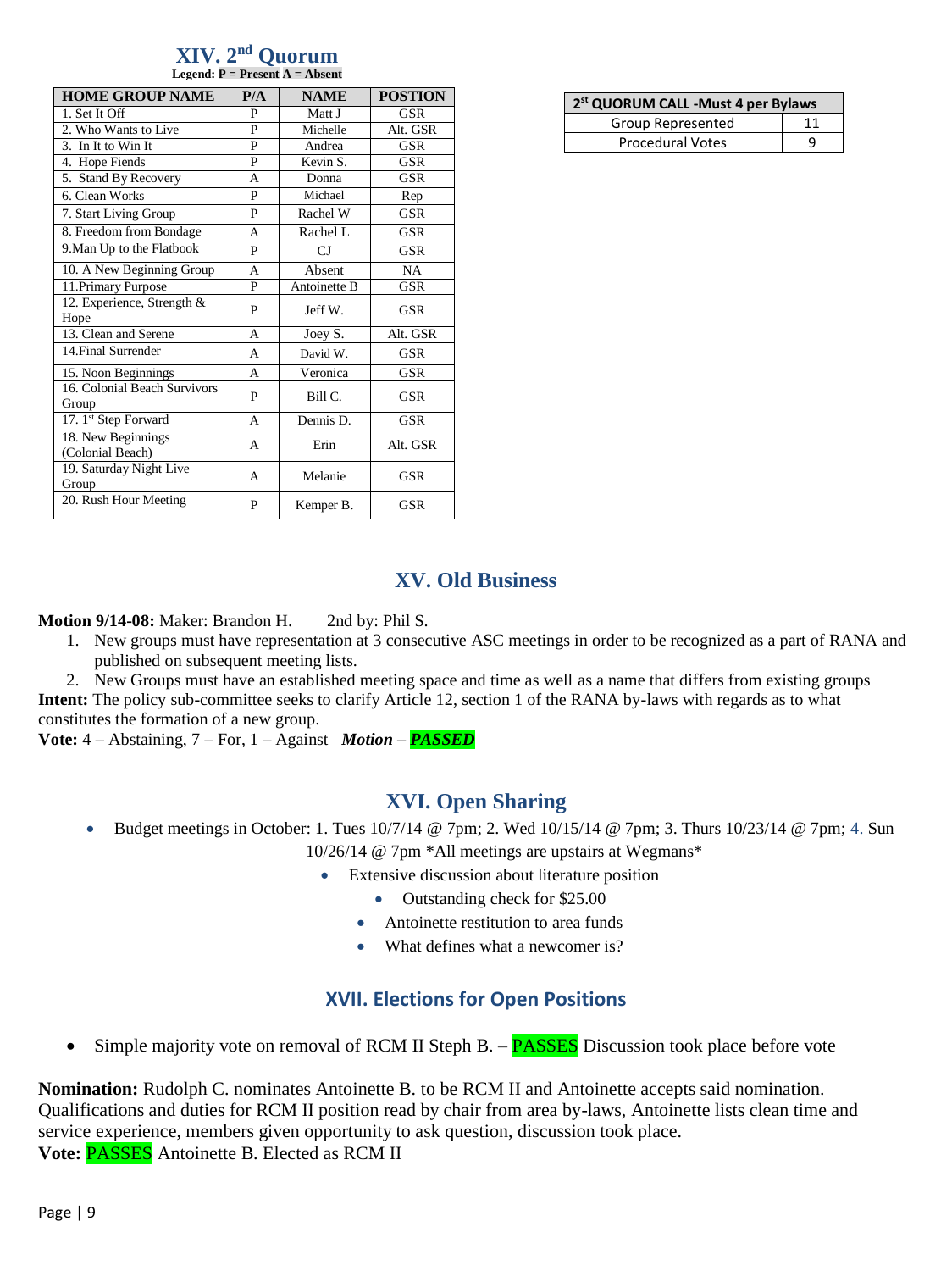**Nomination:** Greg G. nominates Corey C. to be Literature Subcommittee Chairperson and Corey accepts said nomination.

Qualifications and duties for Literature chair position read by area chair from area by-laws, Corey lists clean time and service experience, members given opportunity to ask question, discussion took place. **Vote:** PASSES Corey C. elected as Literature Subcommittee Chairperson

## **XVIII. New Business**

**Motion 10/14-4:** Maker: Rudolph C. 2nd by: Jeff W. Gas for 2-day RSC in the amount of \$50 **Vote:** Budgeted

**Motion 10/14-5:** Maker: Kemper B. 2nd by: Andrea L.

To release \$29.97 to Kemper for the renewal purchase of the website for RANA. Receipt given to administrative body via email.

**Intent:** To be fully self-supporting using budgeted funds to further our PR efforts. **Vote:** Budgeted

**Motion 10/14-06:** Maker: Activities 2nd by: Matt J.

To receive \$200 for supplies for our Fall Festival. This is for food, utensils, plates, cups, charcoal, and flyers **Intent:** To provide food at the Fall Festival – in budget **Vote:** Budgeted

**Motion 10/14-07:** Maker: Kemper B. 2nd by: Andrea L.

To release \$141.91 to Kemper to pay for  $4<sup>th</sup>$  quarter meeting lists to be printed in October. 800 legal size meeting lists, as usual. Shipping costs increased \$3.24 (explains the increase from past 3 orders.) **Intent:** To be fully self-supporting, using budgeted funds to further our PR efforts. **Vote:** Budgeted

**Motion 10/14-08:** Maker: Kemper B. 2nd by: Andrea L. To give the Rush Hour group a new group package as defined by policy. **Intent:** To assist a small and new group with startup literature to help further its primary purpose. **Vote:** Budgeted

**Motion 10/14-09:** Maker: CJ 2nd by: Bill C.

Cancel check #1026 written 2/26/14 in the amount of \$25.00 to Etta F. which has been lost. **Intent:** To avoid the lost check from being cashed or amount changed by non-intended party, at later date which would adversely affect RANA banking balance and ability to accurately balance the RANA budget. **Vote:** 1 – Abstaining, 10 – For, 1 – Against *Motion – PASSED*

**Motion 10/14-10:** Maker: CJ 2nd by: Bill C.

To allow Antoinette B. to hand-carry her monthly payment to area – versus mailing it per agreement/ To clarify, this would allow Antoinette B to only hand carry her payment to area monthly meeting for her repayment obligation. **Intent:** To ensure her repayment is received in a timely manner to area, per Antoinette B, the two times she has mailed the payment it has been late. Originally the agreement indicated Antoinette B was to mail payment because she lived out of state. She no longer lives out of state and is now local and regularly attends area service monthly. **Vote:** Unanimously PASSES

**Motion 10/14-11:** Maker: Policy 2nd by: Melanie M.

Amend Article 12 of RANA By-Laws, dividing it into 2 sub-sections, Section 1 would remain the same in content but renamed Article 12/Section 1/Sub-sect A, and a Article 12/Section 1/Sub-sect B would be added stating that home groups that fail to show up to Area 3 times in a 6 month period or 6 times in a 12 month period be removed from the website and meeting list.

**Intent:** To keep an accurate list of meetings, suited best to serve the visiting or new addict in finding a meeting. **Vote:** To be taken back to groups to be voted on at November ASC